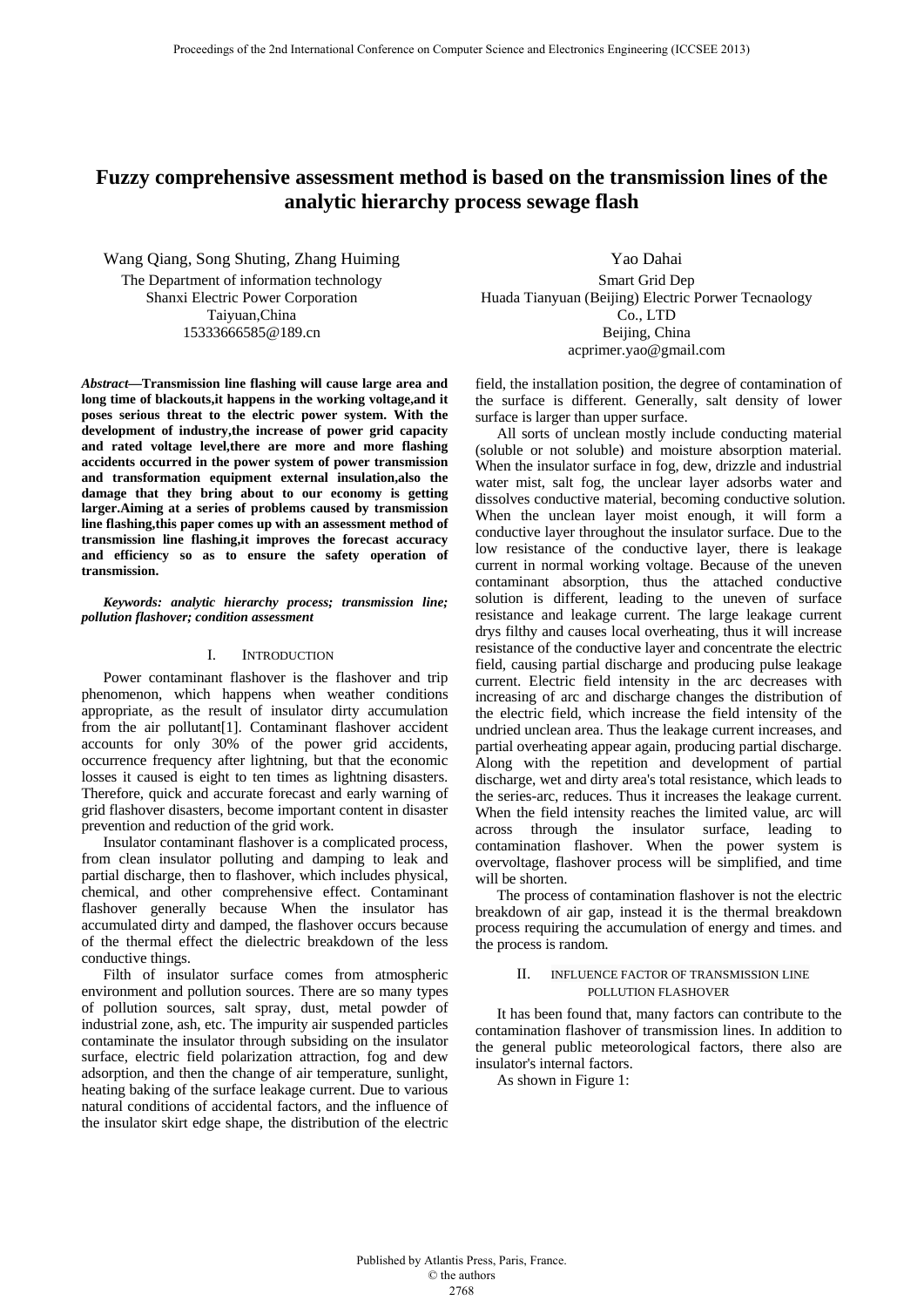

Figure 1. Contamination evaluation system

## III. THE ESTABLISHMENT OF EVALUATION MODEL

## *A. Method and steps of fuzzy comprehensive evaluation*

#### *1) Method of fuzzy comprehensive evaluation*

Fuzzy comprehensive evaluation quantifies the fuzzy indicator relating to what need be judged, through structuring scaled fuzzy subset (namely, determine membership). Then, use the fuzzy transformation principle to synthesize the indicators [9].

- *2) Step of Establishment* 
	- *a) Determining the factors domain of evaluation object*  Assuming there are p evaluation indicators

$$
u = \left\{ u_1, u_2, \cdots, u_p \right\}
$$

*b) Determine the evaluation grade theory field* 

$$
v = \left\{v_1, v_2, \dots, v_p\right\}
$$

Namely the degrees set. Each grade corresponds to a fuzzy subset.

*c) Establish fuzzy relation matrix R* 

After structuring the scaled fuzzy subset, we need to quantify each factor

$$
u_i (i=1,2,\cdots\cdots, p)
$$

That is, determine the membership  $(R | u_i)$  of scaled fuzzy subset from the aspect of each single factor, and then

get fuzzy relation matrix: 
$$
R = \begin{bmatrix} R |u_1 \\ R |u_2 \\ \dots \\ R |u_p \end{bmatrix} = \begin{bmatrix} r_{11} & r_{12} & \cdots & r_{1m} \\ r_{21} & r_{22} & \cdots & r_{2m} \\ \vdots & \vdots & \ddots & \vdots \\ r_{p1} & r_{p2} & \cdots & r_{pm} \end{bmatrix}_{p,m}
$$

In the matrix R, the  $i_{th}$  line and  $j_{th}$  column element  $r_{ij}$ indicates the membership of factor  $u_i$  affiliate to grade  $v_i$ 

of fuzzy subset. said some things to see "from the factors of level of membership. To describe the performance of a

certain factor  $u_i$ , we use the fuzzy vector  $(R | u_i) = (r_{i1} \quad r_{i2} \quad \cdots \quad r_{im})$ . While other evaluation methods may use the actual value of a indicator to describe. Thus, from this aspect, fuzzy comprehensive evaluation requires more information. [10]

*d) Determining the weight vector of the evaluation factor* 

In the fuzzy comprehensive evaluation, the weight vector of evaluation factors:

$$
A = (a_1, a_2, \cdots, a_p)
$$

The element  $a_i$  of the weight vector  $A$  is essentially the

membership of factor  $u_i$ , regrading to fuzzy subset. This paper used the analytic hierarchy process(AHP) to determine the relative importance order among the evaluation indicators. Then, determine the weight coefficient, and then normalize before synthesizing. That is,

$$
\sum_{i=0}^{p} a_i = 1, a_i > 0, i = 0, 1, 2 \cdots, n
$$

*e) Synthesize* result vector of the fuzzy comprehensive evaluation

Use appropriate operator to synthesize  $\overline{A}$  and  $\overline{R}$ , then get comprehensive evaluation result vector *B*.Namely:

$$
A \circ R = (a_1, a_2, \cdots, a_p) \begin{bmatrix} r_1 & r_2 & \cdots & r_{1m} \\ r_{21} & r_2 & \cdots & r_{2m} \\ \vdots & \vdots & \ddots & \vdots \\ r_{p1} & r_{p2} & \cdots & r_{pn} \end{bmatrix} = (b_1, b_2, \cdots, b_m) = B
$$

In the expression,  $b_j$  is the result of the operation of *A* with the  $j_{th}$  column of R. It indicates the membership of the object of study affiliate to  $v_i$ , degree fuzzy subset on the whole.

*f) Analysis the result of the fuzzy comprehensive evaluation vector* 

The most commonly used method is the maximum membership degree principle. But in some cases, it will be some very reluctantly for a lot of information lost, and even result into unreasonable evaluation results. We put forward weighted average method for membership grade method, sorting studied multi-objects based on position of its degree.

#### *B. Determine weight with AHP*

*1) AHP* 

Getting weight is key to comprehensive evaluation. Analytic hierarchy process is an effective method to determine the weight coefficient. Especially suitable for those complex problem which are hard to analysize with indicators [11]. It divided each factor in the complicated problem into interrelated orderly layer. According to the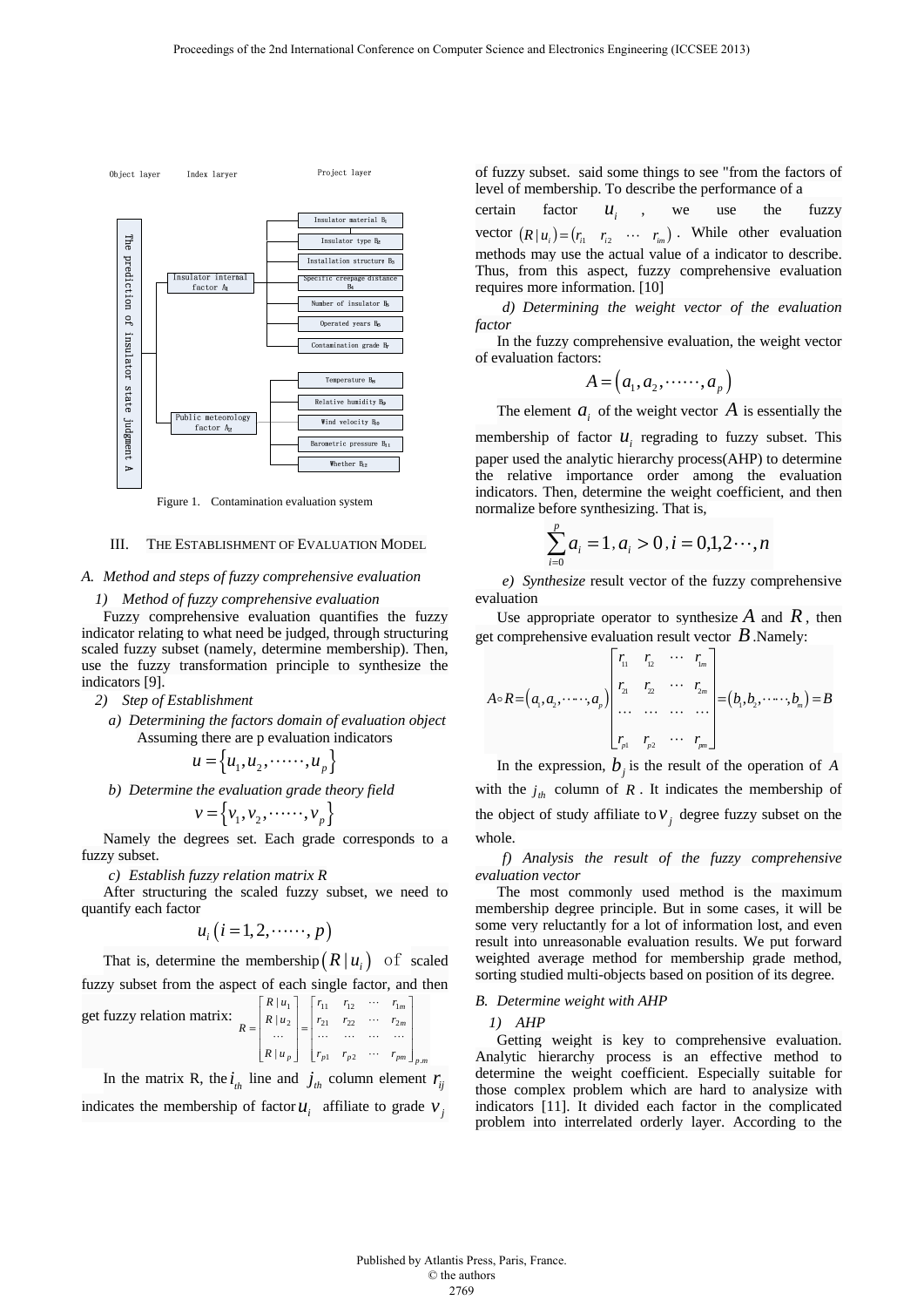fuzzy judgment of objective reality, quantitatively present the of the relative importance of each layer. And then determine the weight coefficient which relate to the all elements' relative importance order with mathematical methods.

#### *2) Steps of AHP*

*a) Determine a goal and evaluation factors* 

Assuming there are p evaluation indicators  
\n
$$
u = \{u_1, u_2, \dots, u_p\}
$$

### *b) Structure evaluation matrix*

Value of evaluation matrix element reflects the people's recognition of the relative importance of each elements. Generally adopting scale method of 1-9 division and its reciprocal . But when importance of compared element can be indicated by practically meaningful ratio, it should be put into the matrix. Thus, we can get the judgement matrix

$$
S=\left(u_{ij}\right)_{p\times p}
$$

## *c) Calculate judgment matrix*

Using MATLAB software to calculate the largest eigenvalue  $\lambda_{\text{max}}$ , and the corresponding eigenvector *A* of the judgment matrix.  $\vec{A}$  is the sort of the importance of each evaluation factor, and is the distribution of the weight coefficient as well.

#### *d) Consistency test*

To have consistency test of judgment matrix for inspection, it is necessary to calculate the consistency indicator  $CI = \frac{max}{n-1}$ max  $C = \frac{\lambda_{\text{max}} - n}{n - 1}$ , and the average random consistency indicator  $RI$ . That is to use random method to structure 500 sample matrix. The construction method is randomly fill the upper triangular of sample matrix of the with the divisions

and their reciprocal, in which the value of main diagonal position always keeps as 1 and the number of the corresponding transposed position is the reciprocal of their corresponding position. Then calculate the consistency indicator for each random sample matrix, and the average value of *CI* is the average random consistency indicator *RI* [12]. When

$$
CR = \frac{CI}{RI} < 0.10
$$

the random consistency ratio, we consider that result of ordering with AHP have satisfactory consistency. In other words, the distribution of the weight coefficient is reasonable. Otherwise, we have to adjust the elements value of judgment matrix to redistribution coefficient.

## IV. MODEL SOLUTION

## *A. Multi-scale fuzzy comprehensive evaluation indicator of transmission line contamination flashover*

Fuzzy evaluation method is very practical when there are importance differences among evaluation indicators. There are two multi-scale fuzzy comprehensive evaluation methods: namely one step method (one-time comprehensive

evaluation) and multistep method ( fuzzy evaluation step by step). In this paper we adopt multistep method.

The figure 1 shows that insulator state evaluation indicator system consists of two first layer indicators and 12 second layer indicators. The indicators are measured by Likert scale method. Use semantics scale to have four measurement scales: very good, good, middle, bad. To facilitate the calculation, we will subjectively quantify the semantics evaluation scale and in turn assignment for 4, 3, 2, 1. The designed of the quantitative standard of evaluations is shown in table 1.

TABLE I. **QUANTITATIVE EVALUATION OF GRADING STANDARDS**

| Value of evaluation  | Comment   | Scale          |
|----------------------|-----------|----------------|
| $x_i > 3.5$          | very good | E1             |
| $2.5 < x_i \leq 3.5$ | good      | E <sub>2</sub> |
| $1.5 < x_i \leq 2.5$ | middle    | E3             |
| $x_i \leq 1.5$       | had       | F.A            |

*B. AHP Steps for indicator weight* 

*1) Determining the evaluation object set* 

P= {The prediction of insulator contamination flashover state }

*2) Construct the judgment factor set* 

$$
u = \big\{u_1, u_2\big\} =
$$

 $\{$  insulator internal factor, pubulic meteorology factor  $\}$ 

#### *3) Determining the judgment degree domain*

Determining the judgment degree domain, namely, establish evaluation set:

$$
v = \{v_1, v_2, v_3, v_4\} = \{ \text{very good, good, middle, bad} \}
$$

*4) Calculation of first layer indicator weight* 

Two primary weight of factor indicators. We adopt AHP method to get the indicator weight. Construct judgement  $S = (u_{ij})^T$ 

matrix 
$$
\left( \begin{array}{c} y \\ y \end{array} \right)_{p \times p}
$$
, namely

1 5  $S = \begin{bmatrix} 1 & 5 \\ \frac{1}{5} & 1 \end{bmatrix}$ 

Use Mathematica software [15] to calculate the largest eigenvalue of judgment matrix *S*, get  $\lambda_{\text{max}} = 2$ . Calculate the consistency indicator for consistency test:

$$
CI = \frac{\lambda_{\text{max}} - n}{n - 1} = \frac{2 - 2}{2 - 1} = 0
$$

Average random consistency index *RI* =1.24 。 Random consistency ratio:

$$
CR = \frac{CI}{RI} = \frac{0}{1.24} = 0 < 0.10
$$

So the think consistency of analytic hierarchy sort is satisfactory. In other words, the distribution of the weight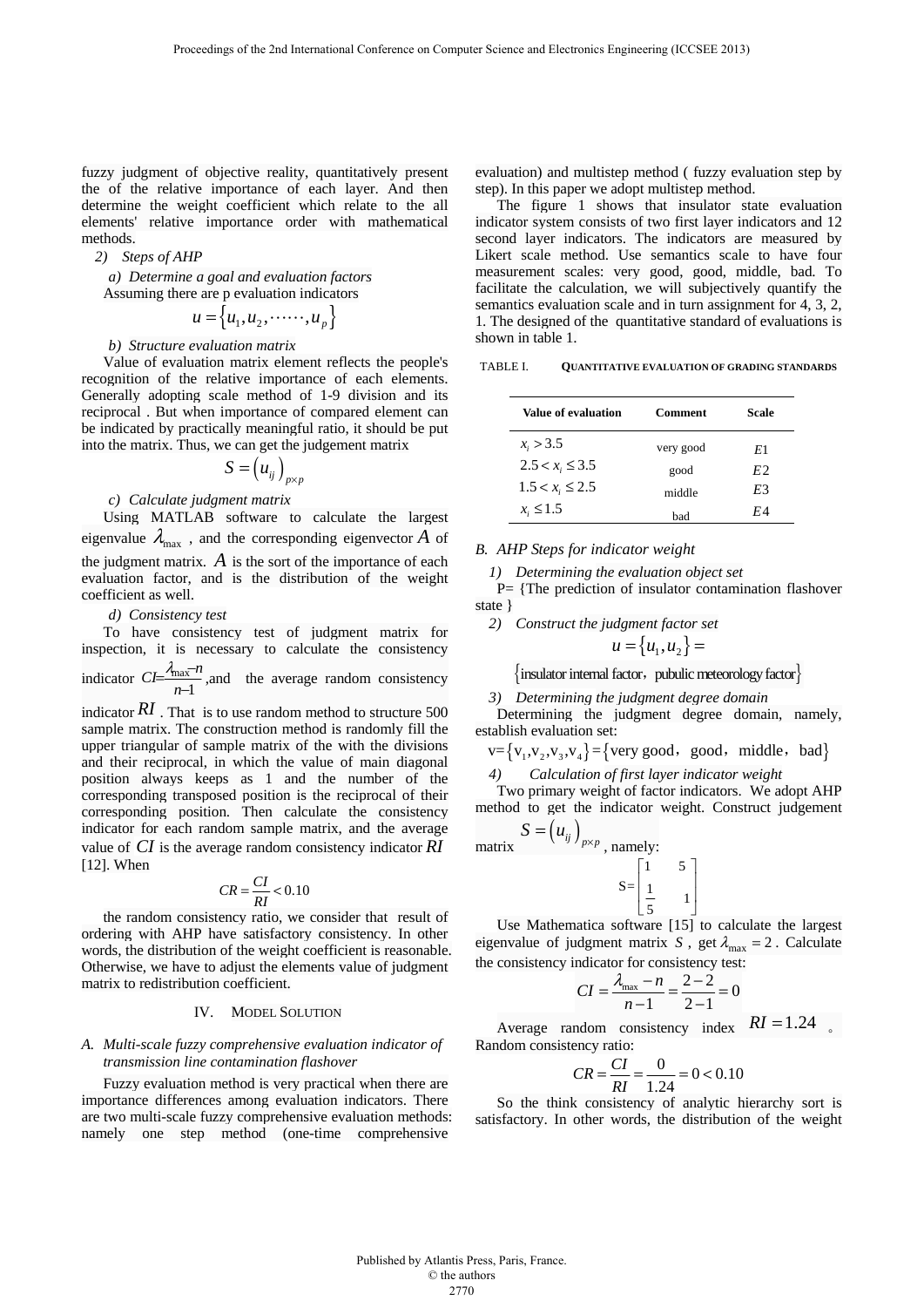coefficient is very reasonable. Correspondingly,the eigenvector is:

$$
A_0 = (0.9806, 0.1961)
$$

So the think consistency of analytic hierarchy sort is satisfactory. In other words, the distribution of the weight coefficient is very reasonable. Correspondingly,the eigenvector is:

$$
A_0 = (0.9806, 0.1961)
$$

Normalize the vector, get

# $A = (0.8333, 0.1667)$

*5) Calculation of second indicator weight* 

Similarly, we still use hierarchical analysis method to evaluate the indicator weight. Respectively structure their judgment matrix for each secondary indicator. Then use Mathematica software to calculation the eigenvalue and consistency test, getting reasonable weight coefficient.

The judgement matrix of seven internal factor indicators

|                   |                   | 3 | 3<br>1   |   |   |                | 9 |  |
|-------------------|-------------------|---|----------|---|---|----------------|---|--|
|                   | 3                 |   |          |   |   |                | 9 |  |
|                   | 3                 |   |          |   |   |                | 9 |  |
| of the insulator: | $\mathbf{1}$<br>7 |   |          |   |   | 3              |   |  |
|                   |                   |   |          |   |   | $\overline{3}$ | 9 |  |
|                   | 5                 |   | 5        | 3 | 3 |                | 9 |  |
|                   | 1<br>$\Omega$     | Q | $\Omega$ | 7 | Q | $\Omega$       |   |  |

 $\left|\frac{1}{9}, \frac{1}{9}, \frac{1}{9}, \frac{1}{9}, \frac{1}{9}, \frac{1}{9}\right|$ <br>Based on the above methods for weight, its normalized vector is:

# $($  0.0479, 0.0294, 0.0332, 0.2110, 0.0642, 0.0939, 0.5204 $)$

The judgement matrix of five public meteorology factor

| indicator of insulator:   | 1 |  |               |                |  |  |
|---------------------------|---|--|---------------|----------------|--|--|
|                           |   |  | $\mathcal{R}$ | $\overline{3}$ |  |  |
|                           |   |  |               |                |  |  |
|                           |   |  |               |                |  |  |
|                           |   |  |               |                |  |  |
| Its normalized vector is: |   |  |               |                |  |  |

# $( 0.2032, 0.0603, 0.3434, 0.1011, 0.2919)$

# *C. Multi-level fuzzy comprehensive evaluation of transmission line contamination flashover*

*1) Weighted average of the fuzzy synthetic comprehensive evaluation of the transmission line contamination flashover* 

By using the weighted average  $M(\bullet,\oplus)$  fuzzy synthetic operator, we synthesize *A* and *R* to get the fuzzy comprehensive evaluation result vector *B* . Fuzzy comprehensive evaluation commonly adopts choosing big or small algorithm. When there are more factors, the weight distributed to each factors is often very small. In the fuzzy synthetic operation, a lot information lost, leading to indistinguishable and unreasonable results(namely model failure) [16]. Therefore, to solve the mentioned problem, here we use the weighted average fuzzy synthesis operator. Calculation formula is:

$$
b_i = \sum_{i=1}^p a_i \cdot r_i = \min\left(1, \sum_{i=1}^p a_i \cdot r_i\right), j = 1, 2, \cdot \cdot \cdot, m
$$

In the formular,  $a_i$ ,  $b_i$ ,  $r_{ii}$  respectively are the membership of *j* grade, the weight of  $i_{th}$  the evaluating indicator and the membership of indicator *i* affiliate to *j* grade.

*2) The result factor of multi-level fuzzy comprehensive evaluation* 

Put a group of contamination flashover simulation statistics data into the model, and calculate the fuzzy comprehensive evaluation vector for each layer.

*a) Judgement vector of insulator internal factor* 

 $A_1 = a \circ R$ 

|                                                                     |       | 0.160 0.489 0.310 0.041 |           |       |
|---------------------------------------------------------------------|-------|-------------------------|-----------|-------|
|                                                                     | 0.154 | 0.404                   | 0.410     | 0.032 |
|                                                                     | 0006  | 0.272                   | $0.500\,$ | 0.223 |
| $=\big(0.0479, 0.0294, 0.0332, 0.2110, 0.0642, 0.0939, 0.5204\big)$ | 0.053 | 0.756                   | 0.191     | 000   |
|                                                                     | 0.107 | 0.368                   | 0.354     | 0.170 |
|                                                                     | 0.373 | 0.408                   | 0.189     | 0030  |
|                                                                     | 0.164 | 0.436                   | 0.313     | 0.08  |

# $=( 0.150309, 0.458948, 0.311525, 0.079172)$

Normalized vector:

$$
(0.084, 0.226, 0.499, 0.197)
$$

```
b) Judgement vector of pubic meteorology factor
```

```
B= (02032,00603,03434,01011,02919) | 0.160 0.489 0.310 0.041
                                                                  0.373 0.408 0.189 0.030
                                                                    0.058 0.277 0.556 0.110
                                                                   0.040 0.328 0.466 0.167
                                                                   0.041 0.225 0.499 0.236
                                                                  \begin{pmatrix} 0.373 & 0.408 & 0.189 & 0.000 \\ 0.058 & 0.277 & 0.556 & 0.110 \\ 0.160 & 0.489 & 0.310 & 0.041 \\ 0.040 & 0.328 & 0.466 & 0.167 \\ 0.041 & 0.225 & 0.499 & 0.236 \end{pmatrix}
```

$$
= (0.082535, 0.225865, 0.498879, 0.197111)
$$

Normalized vector:

 $(0.084, 0.226, 0.499, 0.197)$ 

```
c) Comprehensive judgement vector 
A = (0.8333, 0.1667) \circ \begin{pmatrix} 0.020 & 0.231 & 0.501 & 0.188 \\ 0.048 & 0.226 & 0.277 & 0.236 \end{pmatrix}d) Ranking the comprehensive evaluation value 
 V_A = 4 \times 0.150 + 3 \times 0.459 + 2 \times 0.312 + 1 \times 0.079 = 2.68
```